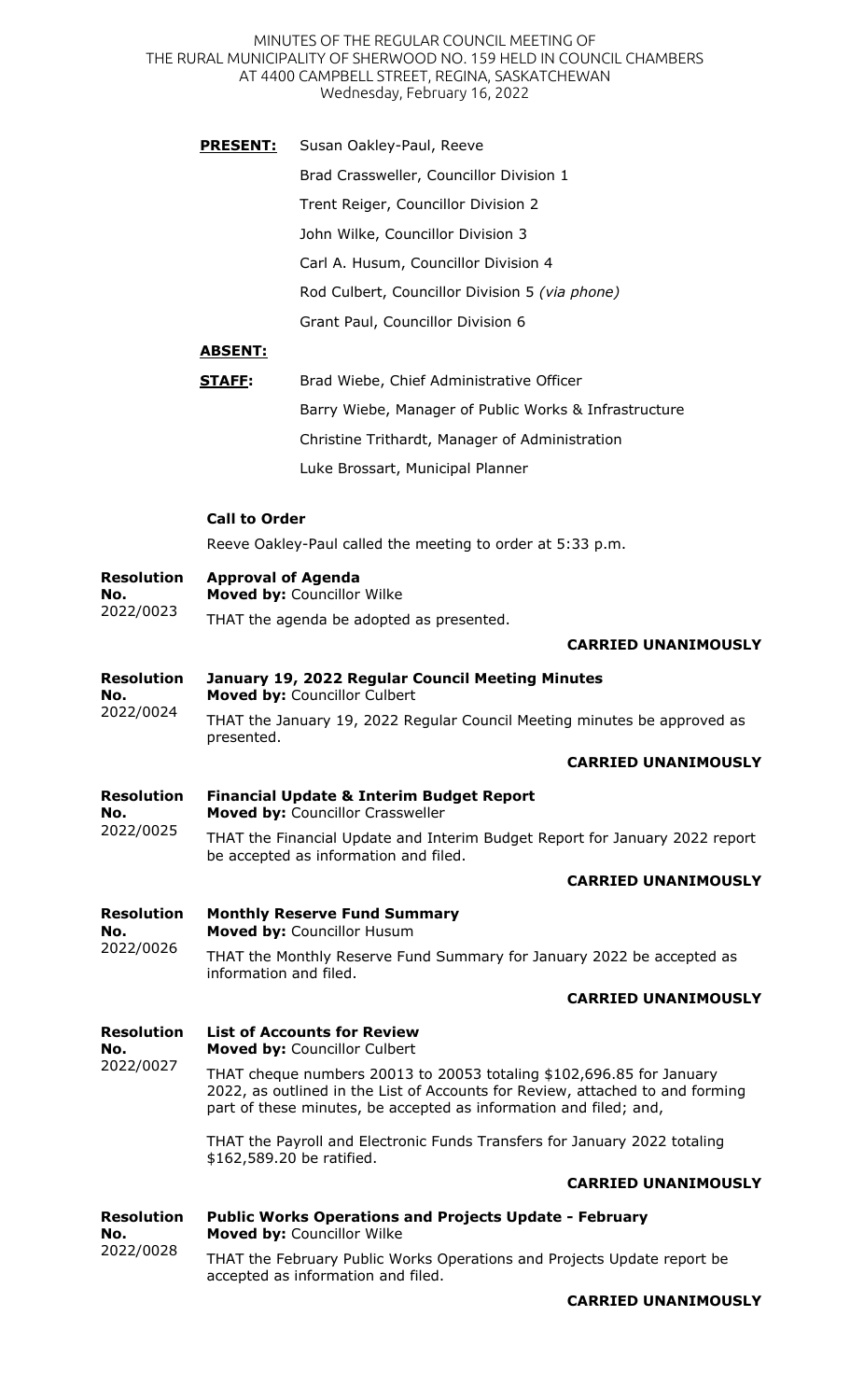#### **Resolution No.**  2022/0029 **2022 Fuel Tender Moved by:** Councillor Husum

THAT the 2022 Fuel Tender be awarded to Sherwood Co-operative Association Limited as per their wholesale markup bid price for supply of Low Sulphur Diesel and Regular Unleaded Gasoline for the following price:

| <b>Diesel</b>                                     |              | <b>Gasoline</b>                                          |          |
|---------------------------------------------------|--------------|----------------------------------------------------------|----------|
| Natural Resources Daily<br>Rack Price Jan.12.2022 |              | 0.9610 Natural Resources Daily<br>Rack Price Jan.12.2022 | 0.8780   |
| <b>Federal Tax</b>                                |              | 0.040 Federal Tax                                        | 0.100    |
| <b>Provincial Tax</b>                             |              | 0.150 Provincial Tax                                     | 0.150    |
| Carbon Tax                                        |              | 0.1073 Carbon Tax                                        | 0.884    |
| Markup                                            |              | $-0.05$ Markup                                           | $-0.04$  |
| Sub-Total                                         |              | 1.2083 Sub-Total                                         | 1.1764   |
| <b>GST</b>                                        | $0.0604$ GST |                                                          | 0.0588   |
| <b>Total Price</b>                                |              | \$1.2687 Total Price                                     | \$1.2352 |

### **CARRIED UNANIMOUSLY**

#### **Resolution No.**  2022/0030 **Rezone and Redesignation of SE 24-17-19-W2M, Bylaw No. 16/16 Official Community Plan Amendment**

**Moved by:** Councillor Husum

THAT Bylaw No. 03/22 - A Bylaw to amend Bylaw No. 16/16, be read a first time.

## **CARRIED UNANIMOUSLY**

#### **Resolution No. Rezone and Redesignation of SE 24-17-19-W2M, Zoning Bylaw No. 18/17 Amendment**

2022/0031 **Moved by:** Councillor Crassweller

> THAT Bylaw No. 04/22 - A Bylaw to amend the RM of Sherwood Zoning Bylaw No. 18/17, be read a first time.

## **CARRIED UNANIMOUSLY**

#### **Resolution No.**  2022/0032 **February.2022 Update - Administration Moved by:** Councillor Reiger THAT the February.2022 Administration Update report be accepted as information and filed.

### **CARRIED UNANIMOUSLY**

**Resolution No.**  2022/0033 **2022 SARM Annual Convention Moved by:** Councillor Husum THAT the Chief Administrative Officer, Managers and any Member of Council that so wishes, attend the Saskatchewan Association of Rural Municipalities (SARM) 2022 Annual Convention from March  $15<sup>th</sup> - 17<sup>th</sup>$ , 2022; and, THAT Reeve Oakley-Paul and Councillor Wilke be appointed Voting Delegates at the Saskatchewan Association of Rural Municipalities (SARM) 2022 Annual Convention. **CARRIED UNANIMOUSLY Resolution No.**  2022/0034 **Reschedule March 16, 2022 Regular Council Meeting Moved by:** Councillor Husum THAT the March 16, 2022 Regular Council Meeting be rescheduled to Wednesday, March 23, 2022.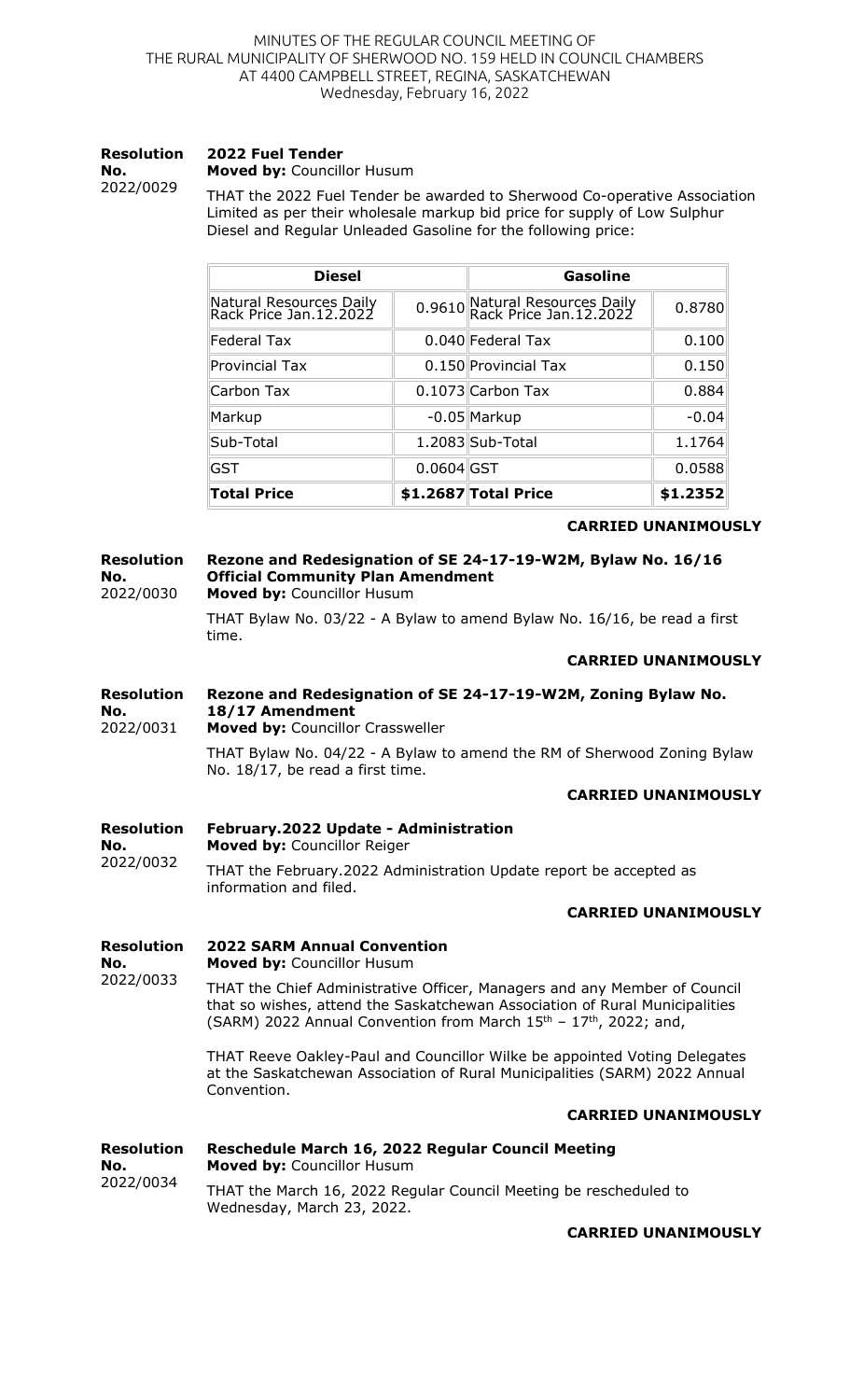## MINUTES OF THE REGULAR COUNCIL MEETING OF THE RURAL MUNICIPALITY OF SHERWOOD NO. 159 HELD IN COUNCIL CHAMBERS AT 4400 CAMPBELL STREET, REGINA, SASKATCHEWAN Wednesday, February 16, 2022

#### **Resolution Reschedule April 20, 2022 Regular Council Meeting**

**No. Moved by:** Councillor Reiger

2022/0035 THAT the April 20, 2022 Regular Council Meeting be rescheduled to Wednesday, April 27, 2022.

# **CARRIED UNANIMOUSLY**

**Resolution No.**  2022/0036 **2022 SAMA Annual Meeting Moved by:** Councillor Husum

THAT Brad Wiebe, Chief Administrative Officer, Christine Trithardt, Manager of Administration and any Member of Council attend the Saskatchewan Assessment Management Agency (SAMA) 2022 Annual Meeting on April 21st, 2022 in Saskatoon or by virtual conference; and,

THAT the Rural Municipality of Sherwood No. 159 appoint Brad Wiebe, Chief Administrative Officer and Christine Trithardt, Manager of Administration as the Voting Delegate at the Saskatchewan Assessment Management Agency (SAMA) 2022 Annual Meeting.

# **CARRIED UNANIMOUSLY**

**Resolution No.**  2022/0037 **South Central Transportation Planning Committee - 2022 Membership Request Moved by:** Councillor Culbert

> THAT the request for the South Central Transportation Planning Committee 2022 Membership in the amount of \$600.00 be DENIED.

## **CARRIED**

**Resolution No.**  2022/0038 **Hudson Bay Route Association - 2022 Membership Request Moved by:** Councillor Husum

THAT the request for the Hudson Bay Route Association 2022 Membership in the amount of \$300.00 be DENIED.

## **CARRIED UNANIMOUSLY**

**Resolution No.**  2022/0039 **Regina Airport Authority Board of Directors Nomination Moved by:** Reeve Oakley-Paul

THAT the RM of Sherwood No. 159 nominate Councillor Trent Reiger for a three-year term on the Regina Airport Authority Inc. Board of Directors.

### **CARRIED UNANIMOUSLY**

**Resolution No.**  2022/0040 **Saskatchewan Municipal Hail Insurance 2022 Annual General Meeting Moved by:** Councillor Husum

THAT Councillor Wilke be appointed as Voting Delegate at the Saskatchewan Municipal Hail Insurance 2022 Annual Meeting on Tuesday, March 15<sup>th</sup>, 2022.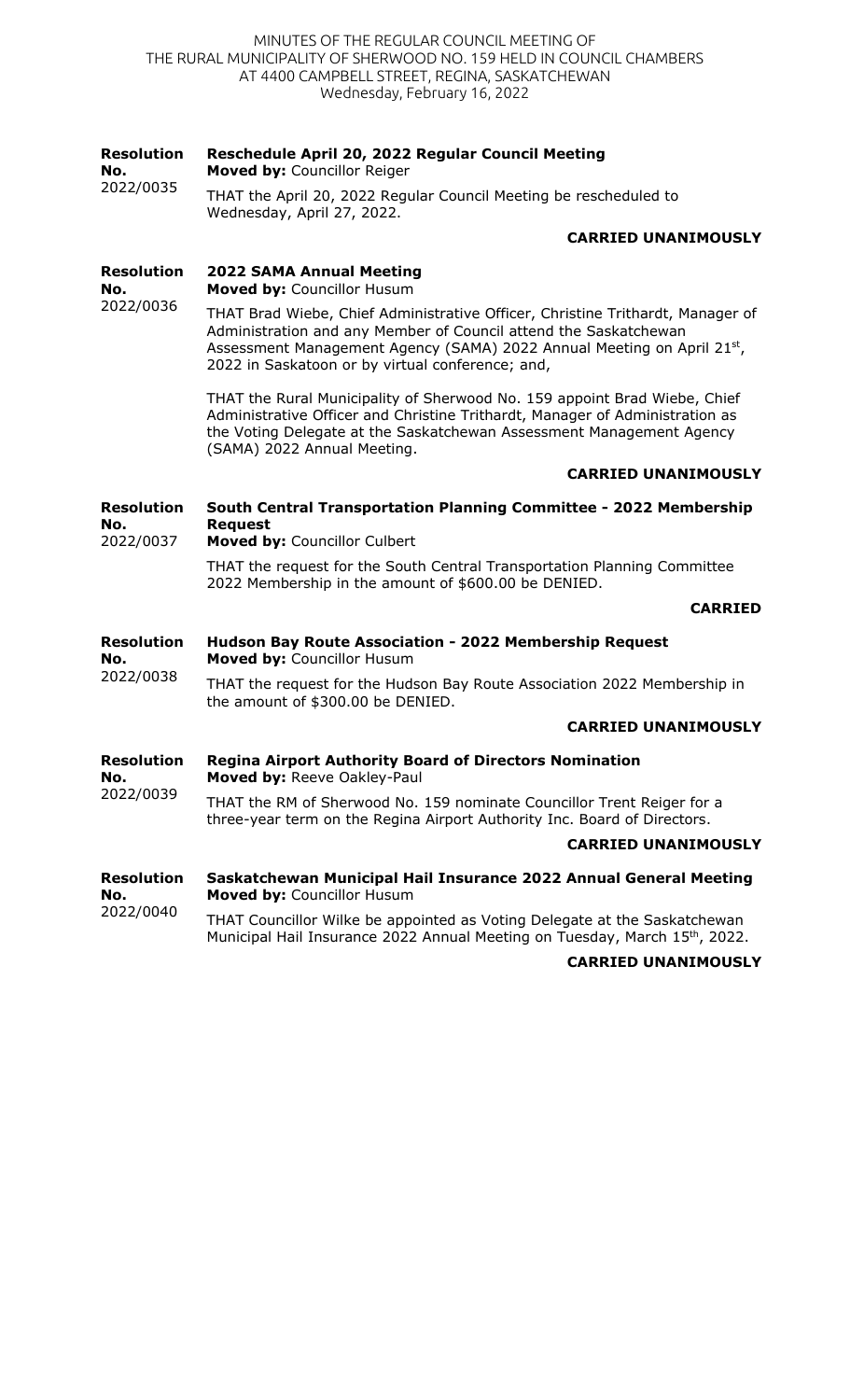#### **Resolution 2021 Year End Surplus Reserve Request**

**No. Moved by:** Councillor Culbert

2022/0041

WHEREAS the approved 2021 Budget included amounts for projects or purchases that remain unspent through the end of the 2021 fiscal year,

AND WHEREAS it is desirable to continue the projects or purchases in future years and allocate surplus funds to reserves,

THEREFORE BE IT RESOLVED THAT the RM of Sherwood No. 159 transfer the following amounts from the General Operating Account to:

| <b>Reserve</b><br>Category | Project<br>(if applicable)                          | <b>Transfer to</b><br><b>Reserve</b> | Net -<br><b>Reserve</b><br>Category |  |
|----------------------------|-----------------------------------------------------|--------------------------------------|-------------------------------------|--|
| General                    | Rural Integrated Roads for<br>Growth Project        | \$300,000.00                         | \$400,000.00                        |  |
|                            | Municipal Water & Sewer<br>Connection               | \$100,000.00                         |                                     |  |
| Utility<br>General         | Surplus to cover the 2022<br>Utility Budget deficit | \$1,000,000.00                       | \$1,000,000.00                      |  |
| General                    | 2021 Year End Surplus -<br>General Capital          | \$244,597.03                         | \$244,597.03                        |  |
|                            | <b>Total 2021 Year End Reserve Transfers</b>        | \$1,644,597.03                       | \$1,644,597.03                      |  |

## **CARRIED UNANIMOUSLY**

### **Resolution Communications Moved by:** Councillor Wilke

**No.**  2022/0042

THAT the following correspondence be accepted as information and filed:

- 1. Prairie Central District for Sport, Culture and Recreation January 18, 2022 E-News
- 2. January 25, 2022 CN Announces Appointment of Tracy Robinson as President and Chief Executive Officer
- 3. January 27, 2022 Findings from the 2021 Census are coming soon!
- 4. Prairie Central District for Sport, Culture and Recreation February 2, 2022 E-News
- 5. White Butte RCMP Stats December 2021
- 6. February 7, 2022 Letter from STARS Asking for your financial contribution

#### **Resolution Recess**

**No.**  2022/0043 **Moved by:** Councillor Husum THAT this meeting go into recess at 7:28 p.m.

## **CARRIED UNANIMOUSLY**

## **Reconvene**

Reeve Oakley-Paul called the meeting to order at 7:40 p.m.

#### **Resolution Closed Session (Pursuant to LAFOIP)**

**No.**  2022/0044 THAT this meeting go into closed session at 7:40 p.m.

### **CARRIED UNANIMOUSLY**

**Resolution Reconvene**

| No.<br>2022/0045 | <b>Moved by: Councillor Husum</b>                             |  |  |
|------------------|---------------------------------------------------------------|--|--|
|                  | THAT this meeting reconvene into regular session at 9:35 p.m. |  |  |